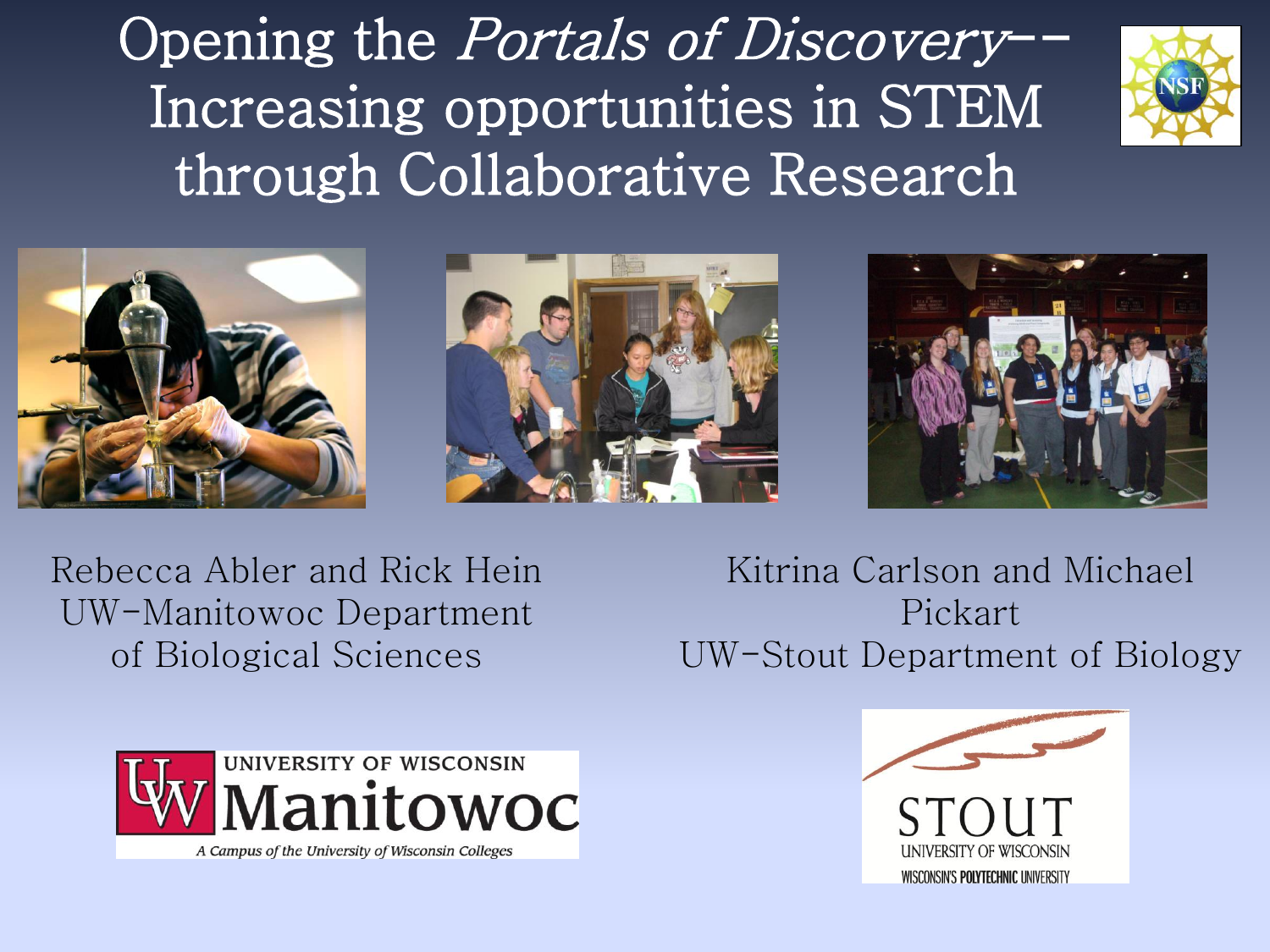

# How can we increase *access* and success for STEM students???

- •Increase opportunities for new and existing pools of students
- •Provide a strong foundation
- •Improve retention and graduation rates



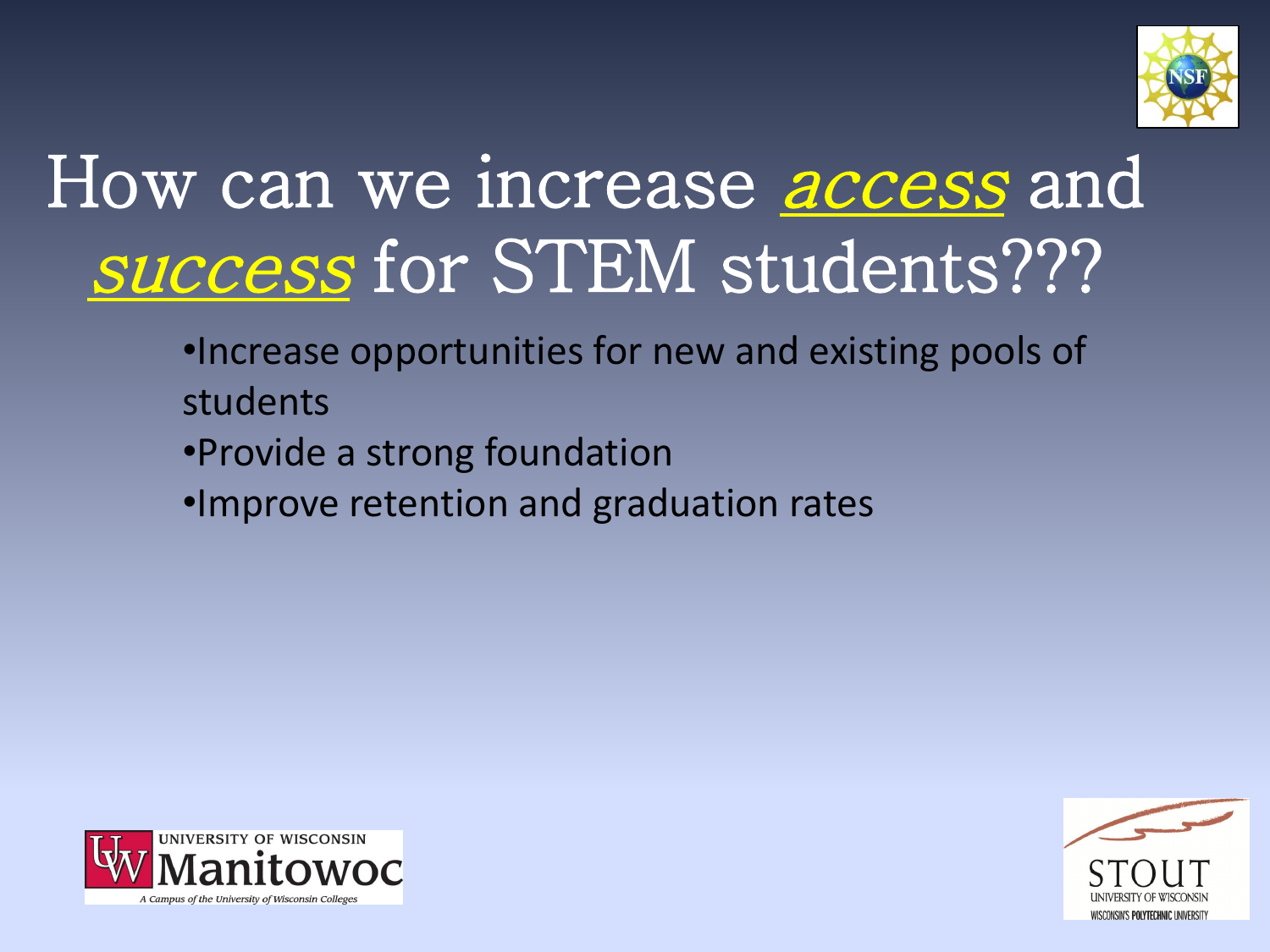

**Curricular** Innovations

Recruitment and Retention of Talented and Underrepresented Students

Mentorship

Collaborations



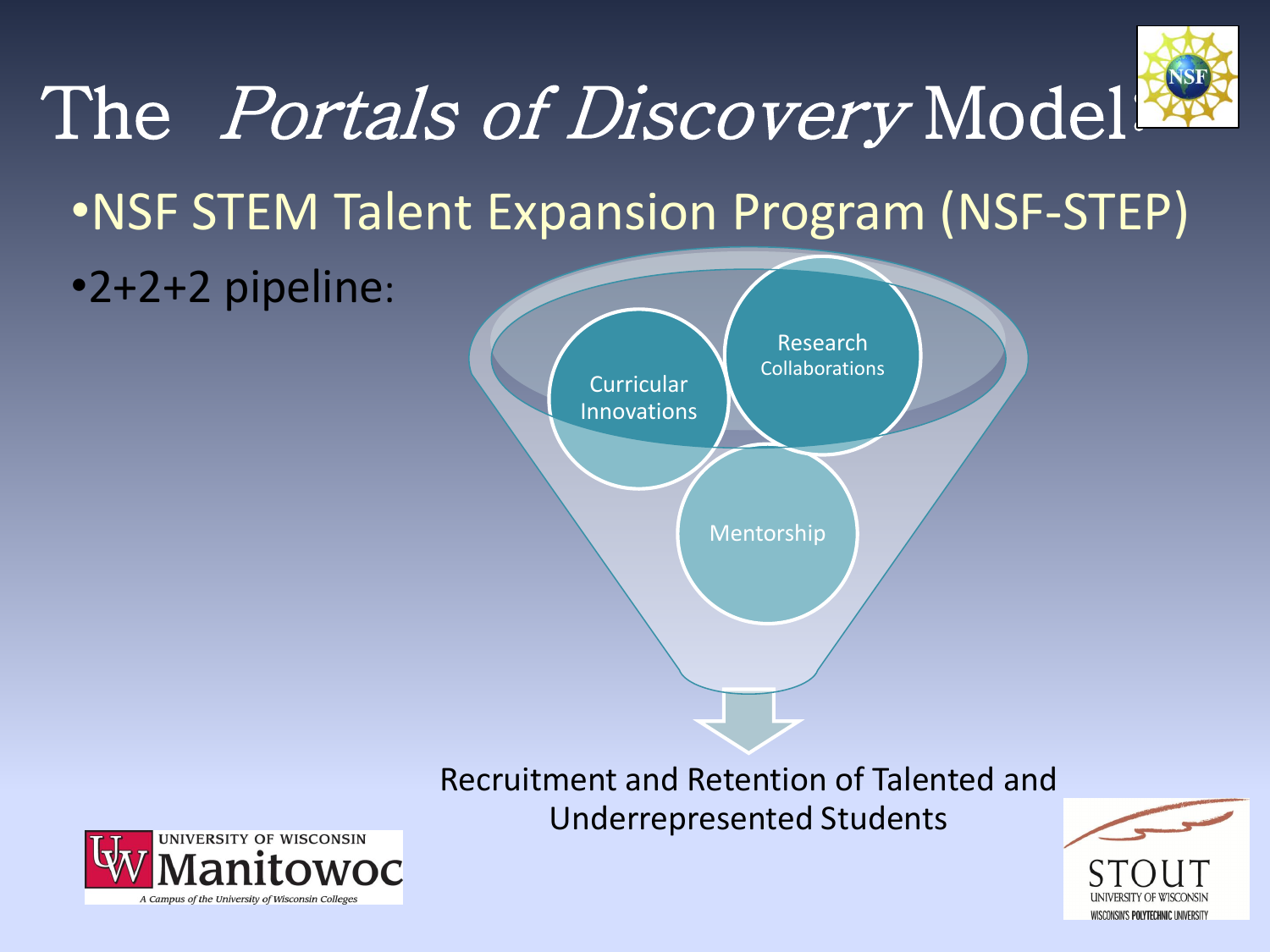## **Model for a Pipeline of STEM Education**

### **High School**

### **Program Activity:**

#### Collaborative Research Experience

- · Incorporation of original research into high school curriculum
- Recruitment through Upward Bound Summer Science camp

### Outcomes:

#### **Short Term**

• Increased engagement and achievement in STEM courses<sup>1\*</sup>

- Introduction to STEM careers
- . Articulation of students from H.S. to 2 year STEM program<sup>2\*</sup>

#### **Long Term**

- · Institutionalization of support system for underrepresented and students in STEM<sup>1\*</sup>
- . Increased number of students moving into STEM program at 2year campus<sup>2\*</sup>

### 2 year campus

### **Program Activity:**

#### **Collaborative Research Experience**

- Portals of Discovery Summer Workshop
- Summer Research Internships at four year campus

#### **Academic Support**

- Peer Mentors and Tutors
- LEC 100/First Year Experience

## Outcomes:

#### **Short Term**

- Growing confidence in STEM abilities
- Development of technical skills<sup>1\*</sup>
- Establishment of peer-mentor network
- Establishment of faculty-mentor network

#### **Long Term**

- · Increased articulation of students from two year campus to four year campus<sup>1\*</sup>
- · Retention of students in STEM fields $2^*$

### 4 year campus

## **Program Activity:**

#### **Collaborative Research Experience**

• Students serve as peer mentors to High School and 2 year students

#### **Expansion Outside Model**

- Collaborations Workshop for H.S. and college faculty
- "Pump Priming" funding for proposed
- 2 year/4 year collaborations

### Outcomes:

#### **Short Term**

.Dissemination of collaboration "concept" to other UW campuses<sup>3\*</sup>

#### **Long Term**

- Increased number of STEM araduates in state of WI<sup>2\*</sup>
- Dissemination of collaborative undergraduate research in peerreviewed publications
- Numerous state-wide 2-4 year collaborations in place<sup>3\*</sup>

\*refers to corresponding evaluation question in evaluation plan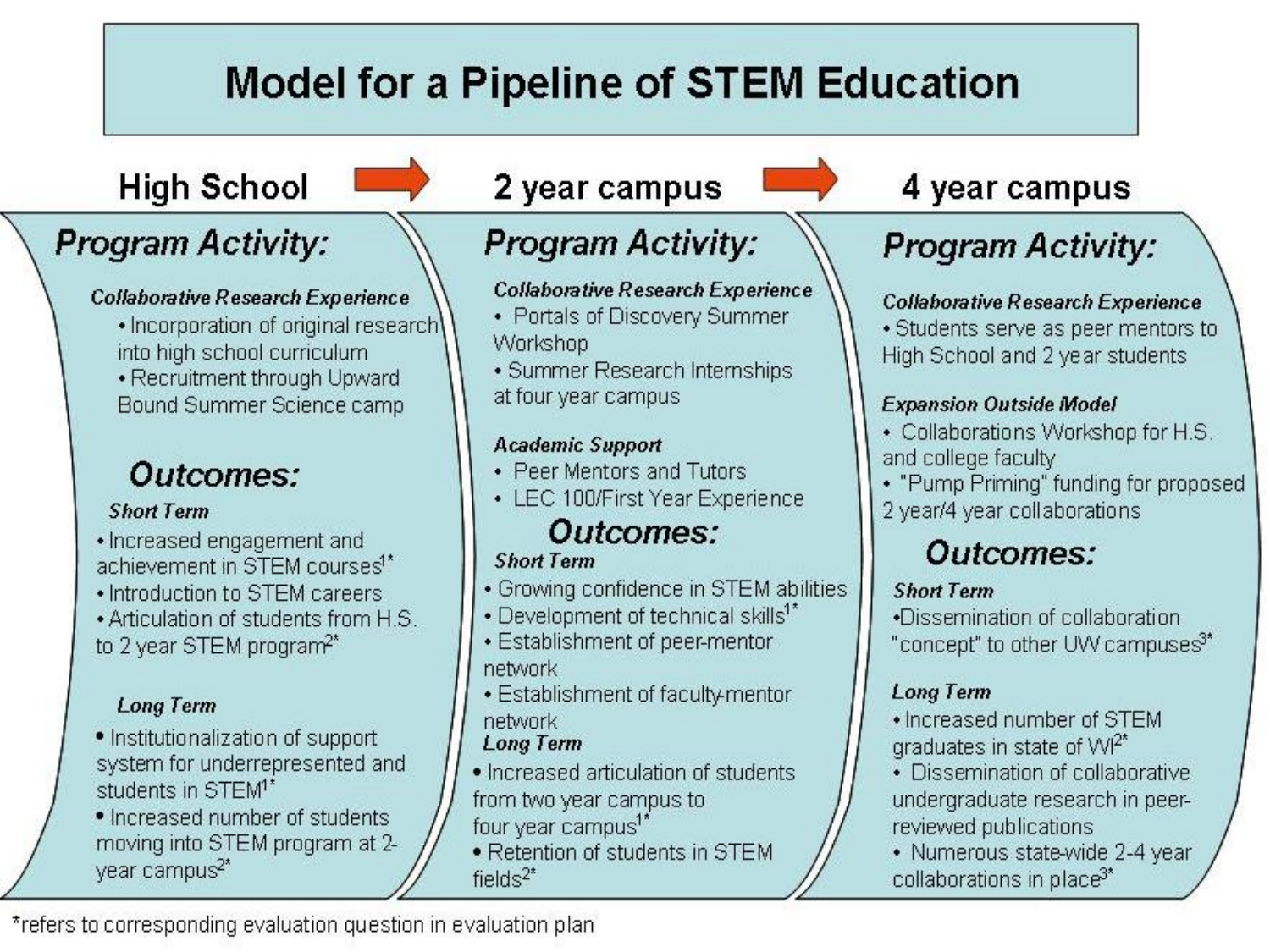

# Entry into the Pipeline: High School Collaborations

## •Key steps:

- •Identify engaged partners
	- •Manitowoc Lincoln High School
	- •Valders High School
- •Collaborative approach
	- •*Not* top-down
	- •H.S. partners identify best approaches



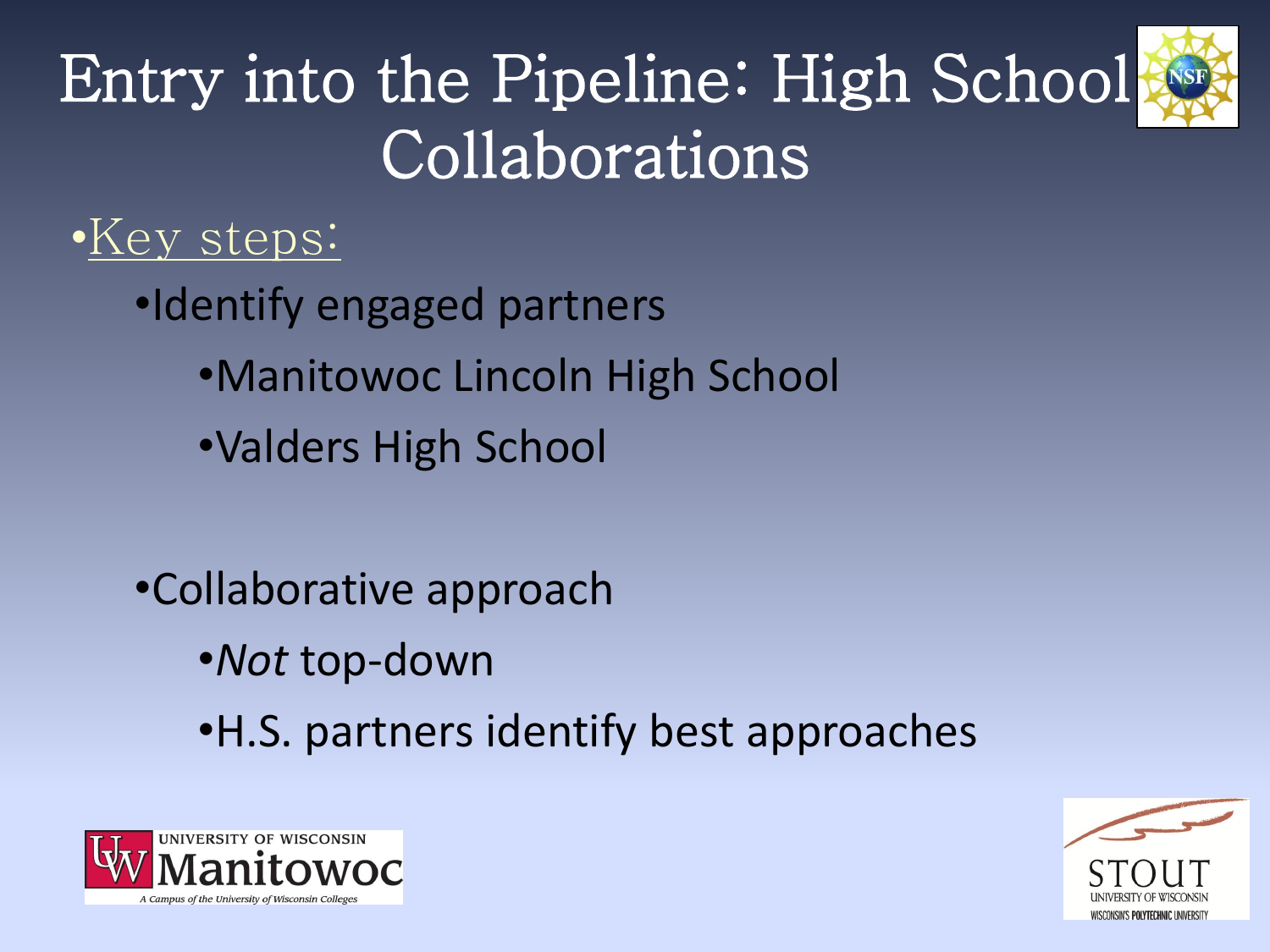

# Entry into the Pipeline: High School Collaborations

•Portals Model Collaboration

•Integration of research into the curriculum

•Hmong Medicinal Plants project

•Summer workshop for high school students •UW-Manitowoc campus



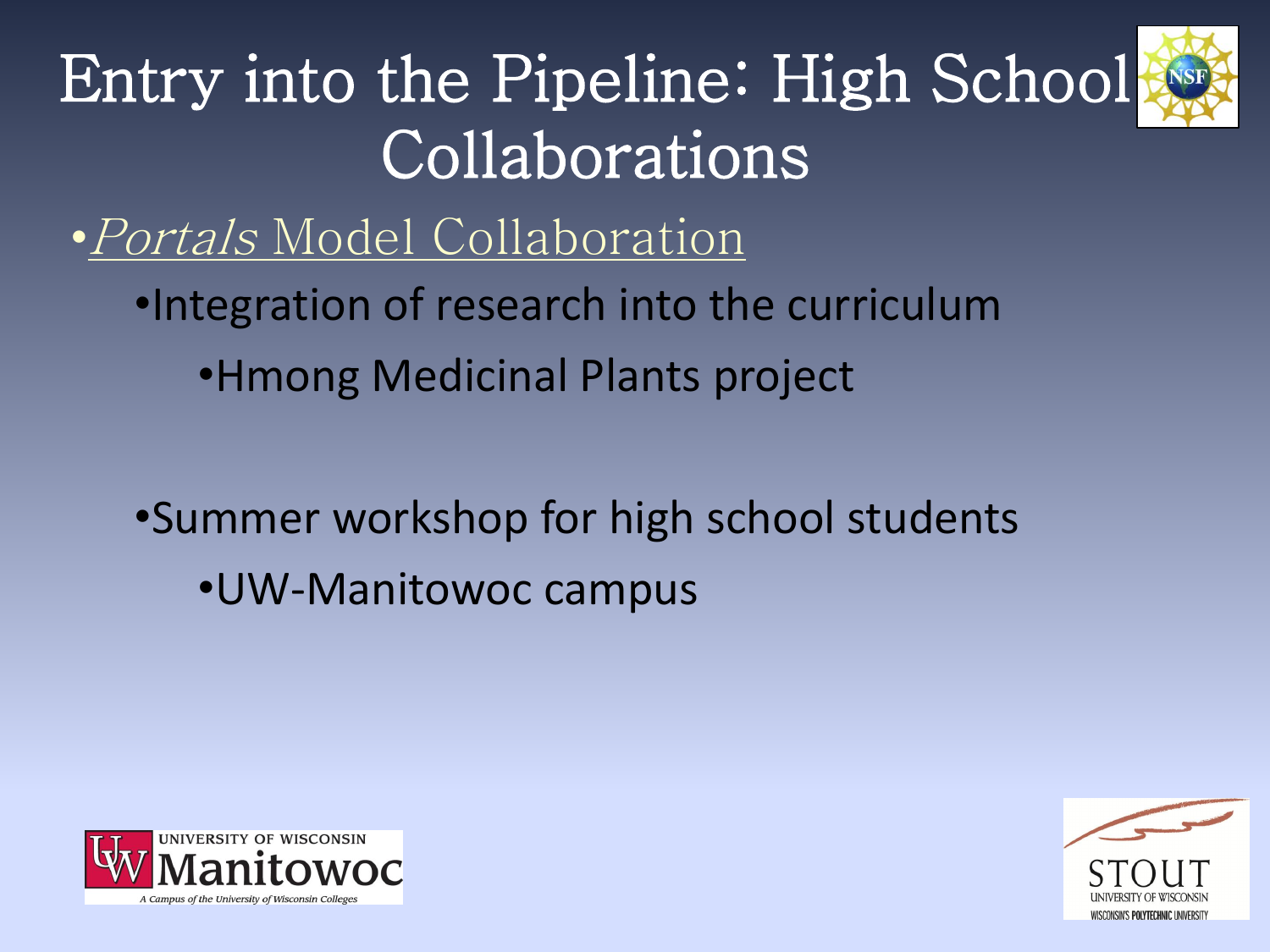

# Entry into the Pipeline: Freshman-Sophomore Experience

## •Key steps

- •Develop partnership with collaborating 4 year school
	- •Research experiences driving factor
	- •Mentorships
- •Expose freshman and sophomore students to the nature of science
	- •Classroom based integration
	- •**Independent research**



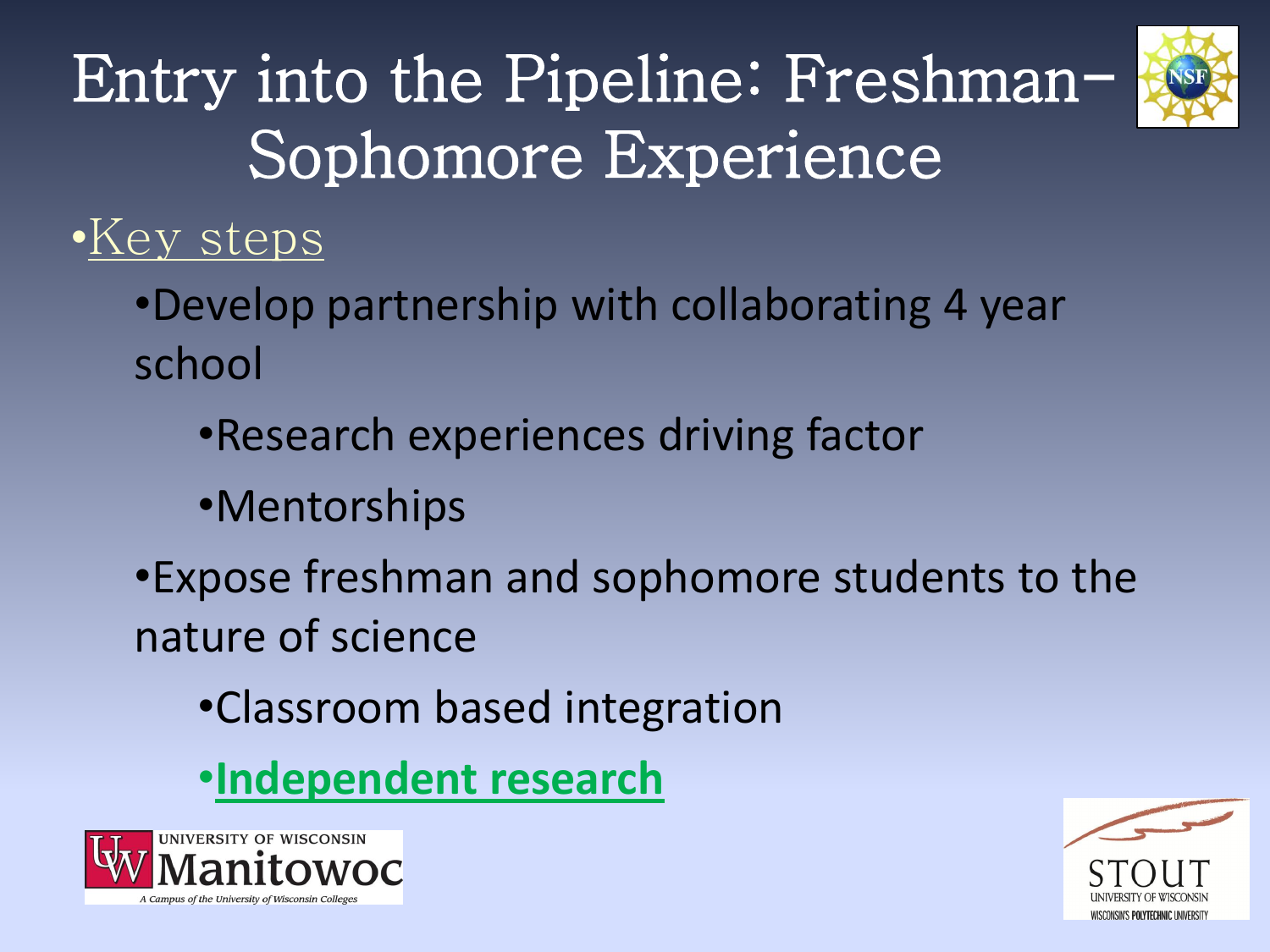

Entry into the Pipeline: Freshman-Sophomore Experience

•Portals Model Collaboration

- •Integrate research/nature of science into curriculum
	- •LEC 100 (First Year Experience)
	- •Inquiry based labs (UW-Stout partners)
- •Independent Research Cohorts
	- •4 UW-Manitowoc student assistants
	- •Foundation of research skills
	- •Peer-near peer-faculty mentors



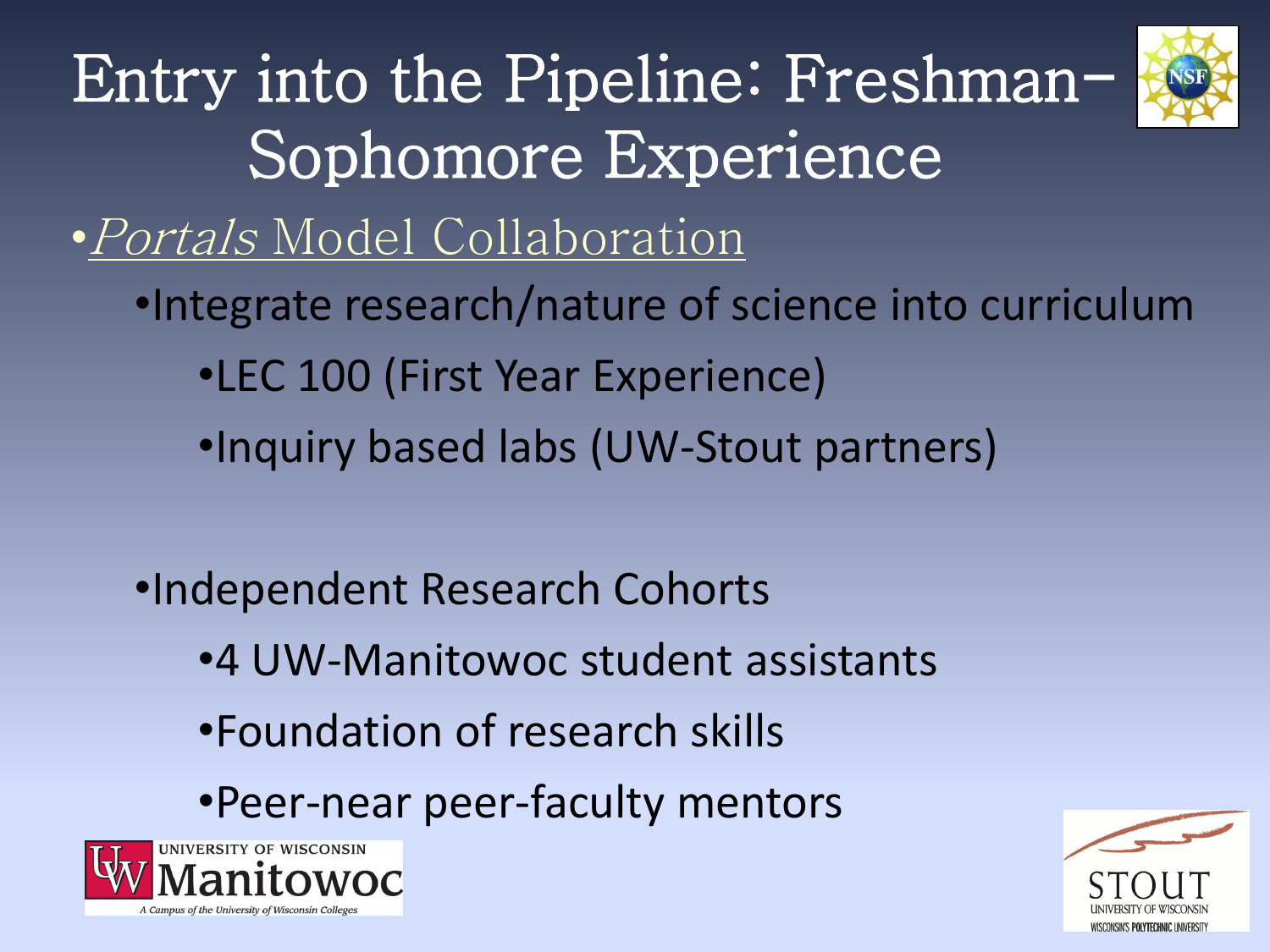# Retention to STEM degrees: 2 year-4 year collaborations



## •Key steps:

- •Identify collaborators
- •Develop a research project •Define research team roles





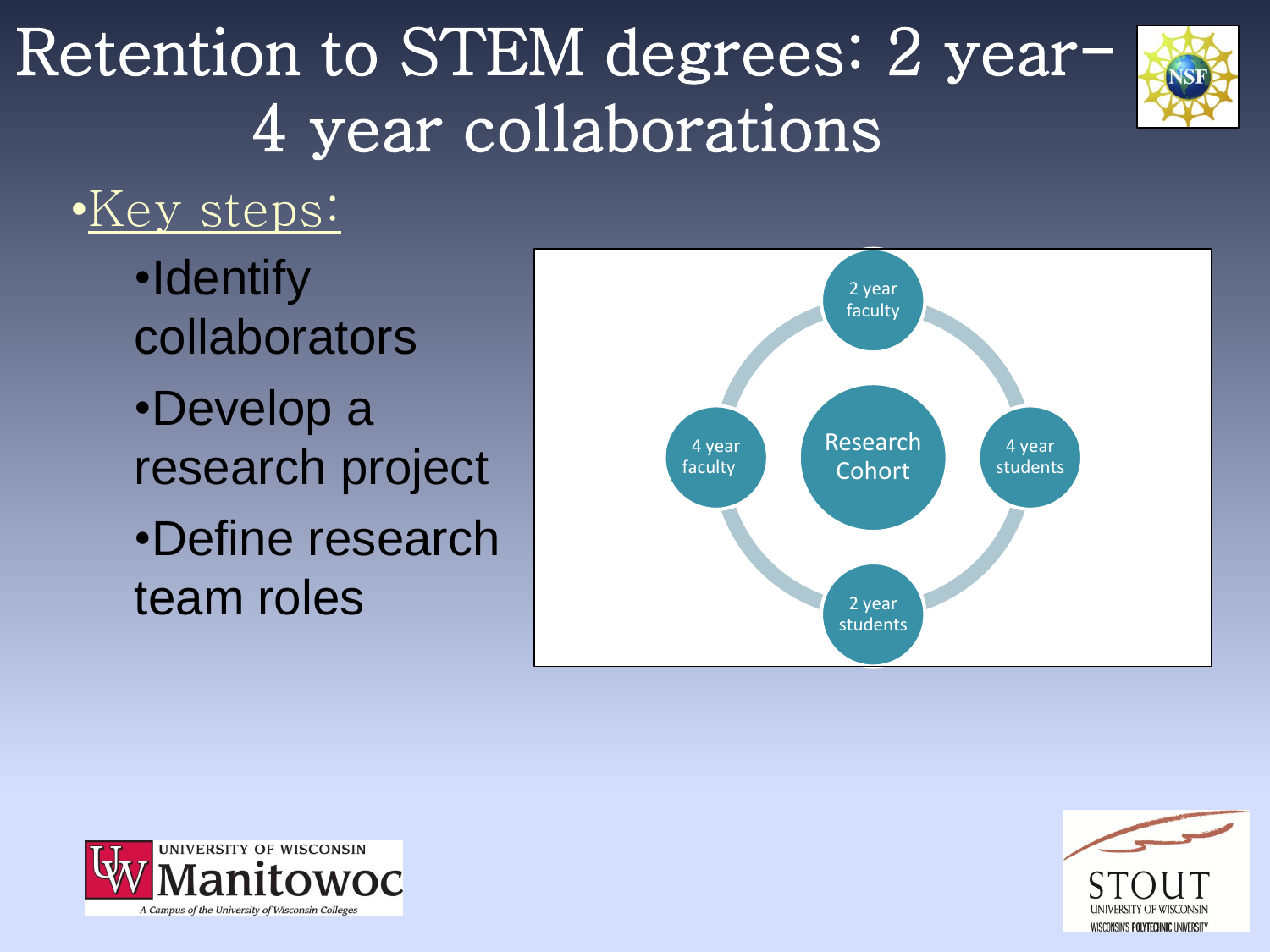# Retention to STEM degrees: 2 year-4 year collaborations



Collaboration across distances

- Videoconference network
	- Meetings
- Adobe Connect Pro
	- Joint lab meetings:



amera and Voice

Joe and



Learning for life



http://www.uwex.edu/ics/extendlms/

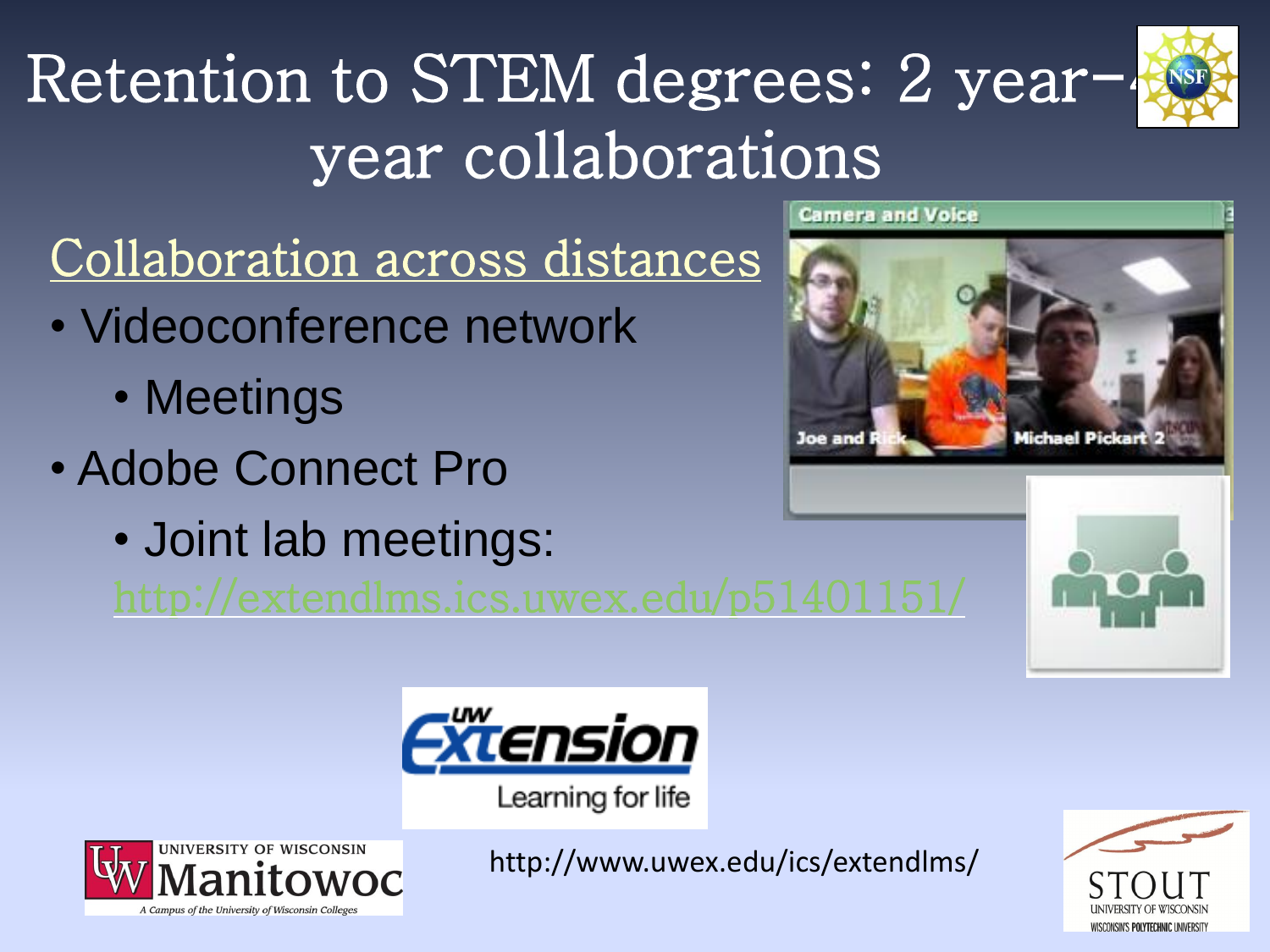

Retention to STEM degrees: 2 yearyear collaborations

•Preparation for transfer:

•PODS pilot: Summer Internship Program

•How can this be adapted? •What resources are already available? •What networks can be built?